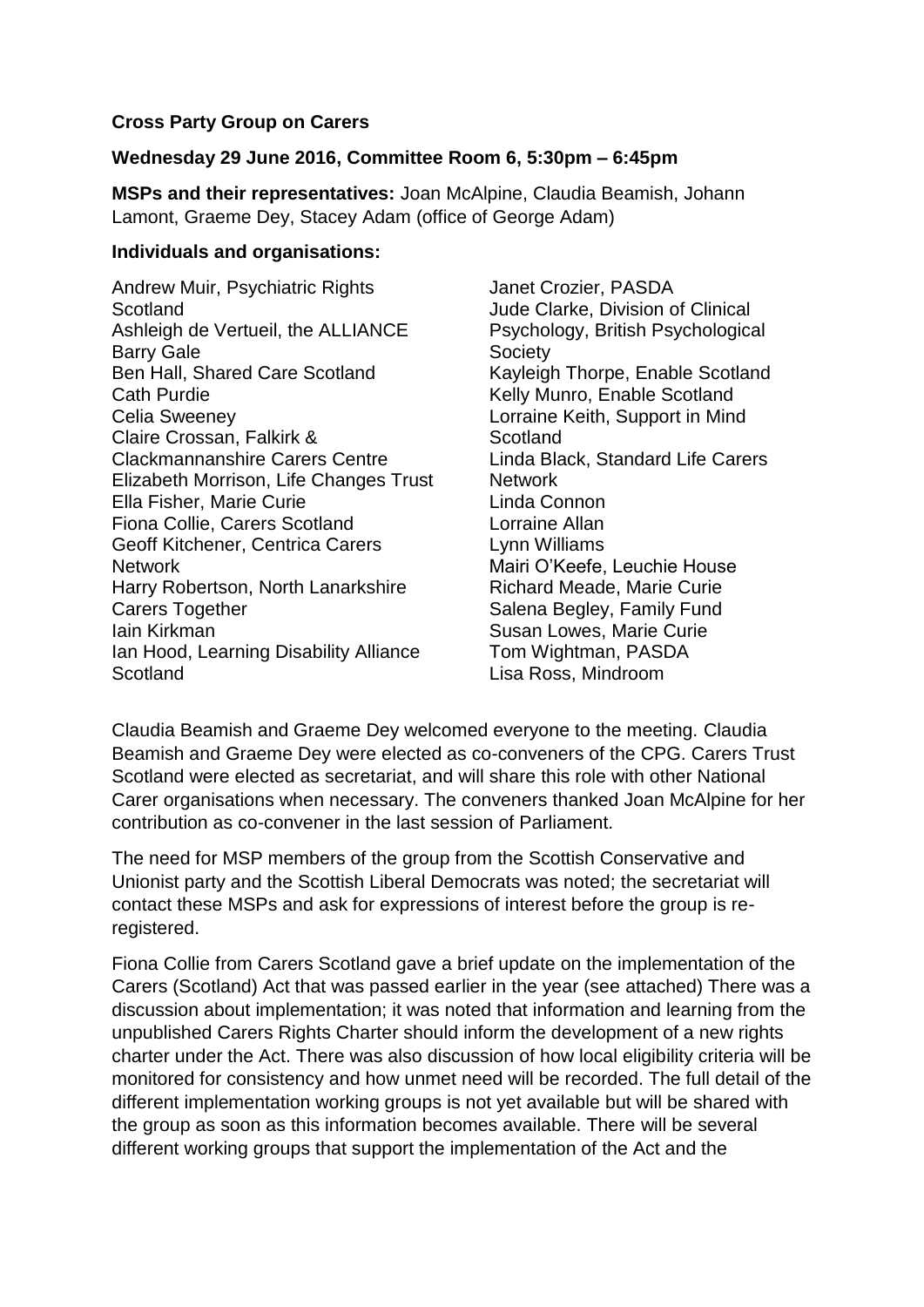development of regulations and guidance. Announcement of the topics and proposed membership of the working groups will happen very soon.

It was decided that the CPG should write to the Scottish Government and relevant Minister to ask for clarification on several aspects of the Act's implementation, including:

- Recording of unmet need
- Local eligibility criteria for services
- Work already done on the Carers Rights Charter and how this will be used to develop new commitments
- How the changes to the GP contract could affect identification of carers

Jude Clarke asked how people could get involved with the working groups. Fiona Collie advised interested people to get in touch with the Carers Policy Branch at the Scottish Government and also noted that there will be a public consultation on some aspects of the guidance and regulations.

The Scottish Government can be contacted at

<http://www.gov.scot/Topics/Health/Support-Social-Care/Unpaid-Carers>

## [CarersAndYoungCarersPolicy@gov.scot](mailto:CarersAndYoungCarersPolicy@gov.scot)

Mairi O'Keefe noted that unmet need could be recorded through GP systems such as SPIRE, or other anticipatory care planning systems, although it was acknowledged that until the GP contract was confirmed it was difficult to know how this would work. The new duty on hospital discharge will require GP involvement in order to be effective. Celia Sweeney highlighted that the first Carers Parliament in 2012 had agreed that identification of carers via GPs was the most appropriate method and wondered why this was still difficult. Changes to the GP contract and use of targets were noted as perhaps contributing to this.

Kayleigh Thorpe gave a short update on Enable Scotland's involvement in the emergency planning aspects of the Act and the next steps. Lorraine Allan asked about the Act's focus on preventative care; Fiona Collie said that this would be addressed more fully in guidance. There was some discussion about how good quality preventative care can reduce the demand for other types of support and how the outcomes for carers and their families can be better following preventative support.

Links with the forthcoming mental health strategy were also discussed. Lorraine Keith highlighted a paper published in Carers Week that examined the experiences of mental health carers.

Louise Morgan, Young Carers Development Manager at Carers Trust, provided a written update on the Scottish Young Carers Festival, which is taking place 2-4 August in the Scottish Borders (See attached update). Jude Clarke asked how young carers could get involved with the Festival. Currently, attendance at the Festival is organised through young carers' services and the Scottish Young Carers Services Alliance, to ensure that the young people are supervised by youth workers who know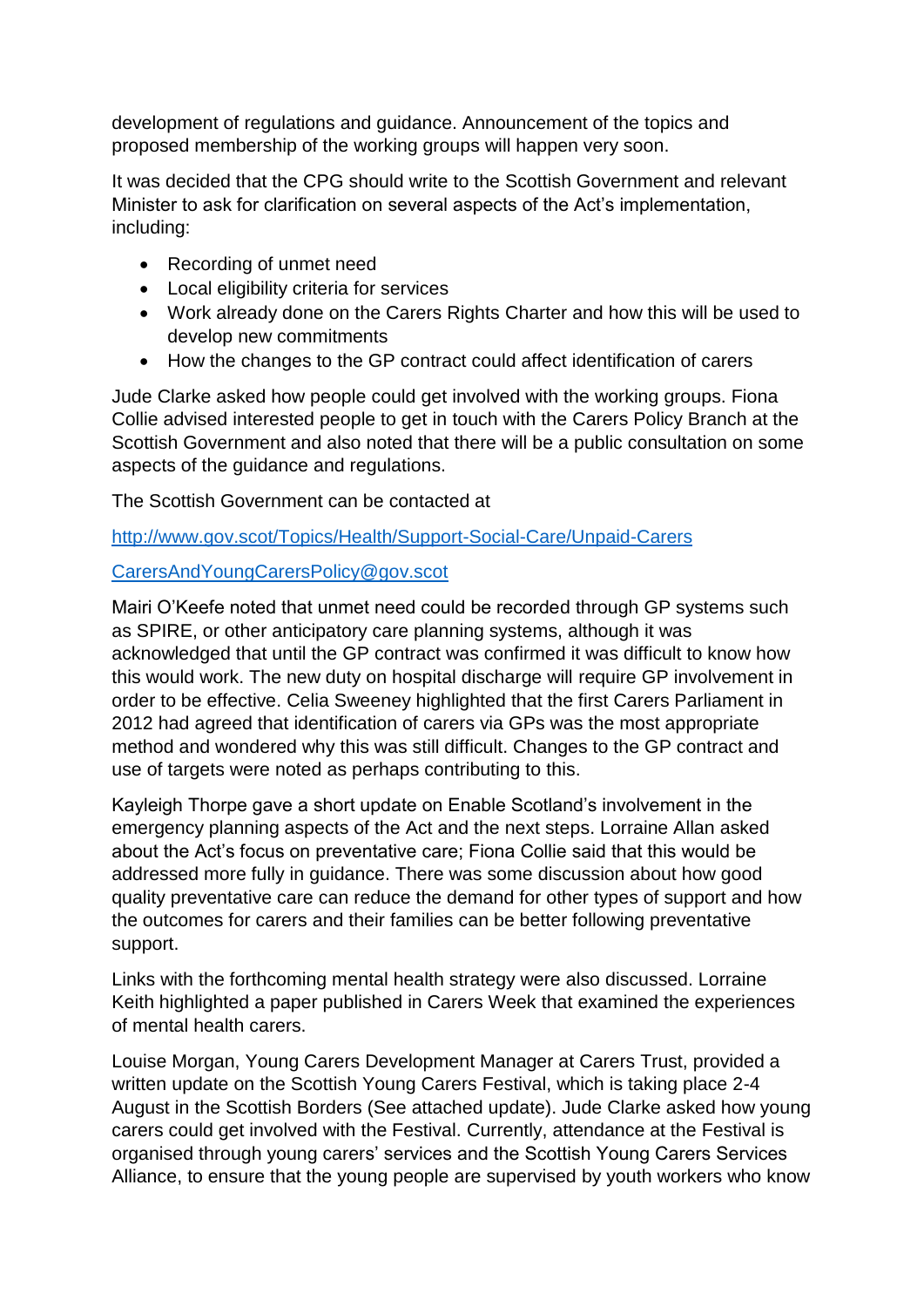them and can support them. However, young carers who do not attend young carer services are therefore not able to take part in the Festival. Heather Noller will speak to colleagues in the Scottish Young Carer Services Alliance to explore these issues further.

Future meetings of the group were discussed. In the previous session, meetings were held in the evenings and at lunchtimes. In this session, the group would prefer to have most meetings during the day and fewer in the evening. It was agreed to have the next three meetings of the group at lunchtimes.

Topics for future meetings were suggested. These included looking after someone with mental health issues relating to transgender status, the need to maintain a short breaks marketplace, looking after young adults with disabilities, implementation of the Carers (Scotland) Act, carers' rights and legal issues surrounding human rights of carers and their families, transitions and self-directed support, forensic mental health carers, learning disabilities and mental health, implementation of the Children and Young People's Act and the Named Person issue, the forthcoming autism strategy, Brexit, new social security powers, and caring for someone with traumatic brain injury. The conveners and secretariat will work together to distil these issues into themes for upcoming meetings and also attempt to prioritise them.

Once dates are available for future meetings, the Minister for Public Health will be invited to attend a meeting. Educational issues were also discussed, with a focus on the lack of support services such as educational psychology. Support for young people is often organised through health services, but this means that young people who do not have a health condition and are not regularly seen by health practitioners, so the opportunity to make support links is not present. The lack of advocacy was also seen as a problem in these situations.

The potential for joint CPGs was discussed, particularly at meetings with Ministerial input as this could be more efficient. When relevant CPGs are registered or reregistered, the conveners and secretariat will explore the potential for joint meetings.

### **Next meeting:**

The CPG has to be formally reconstituted. Dates for 2016-17 will be circulated as soon as possible.